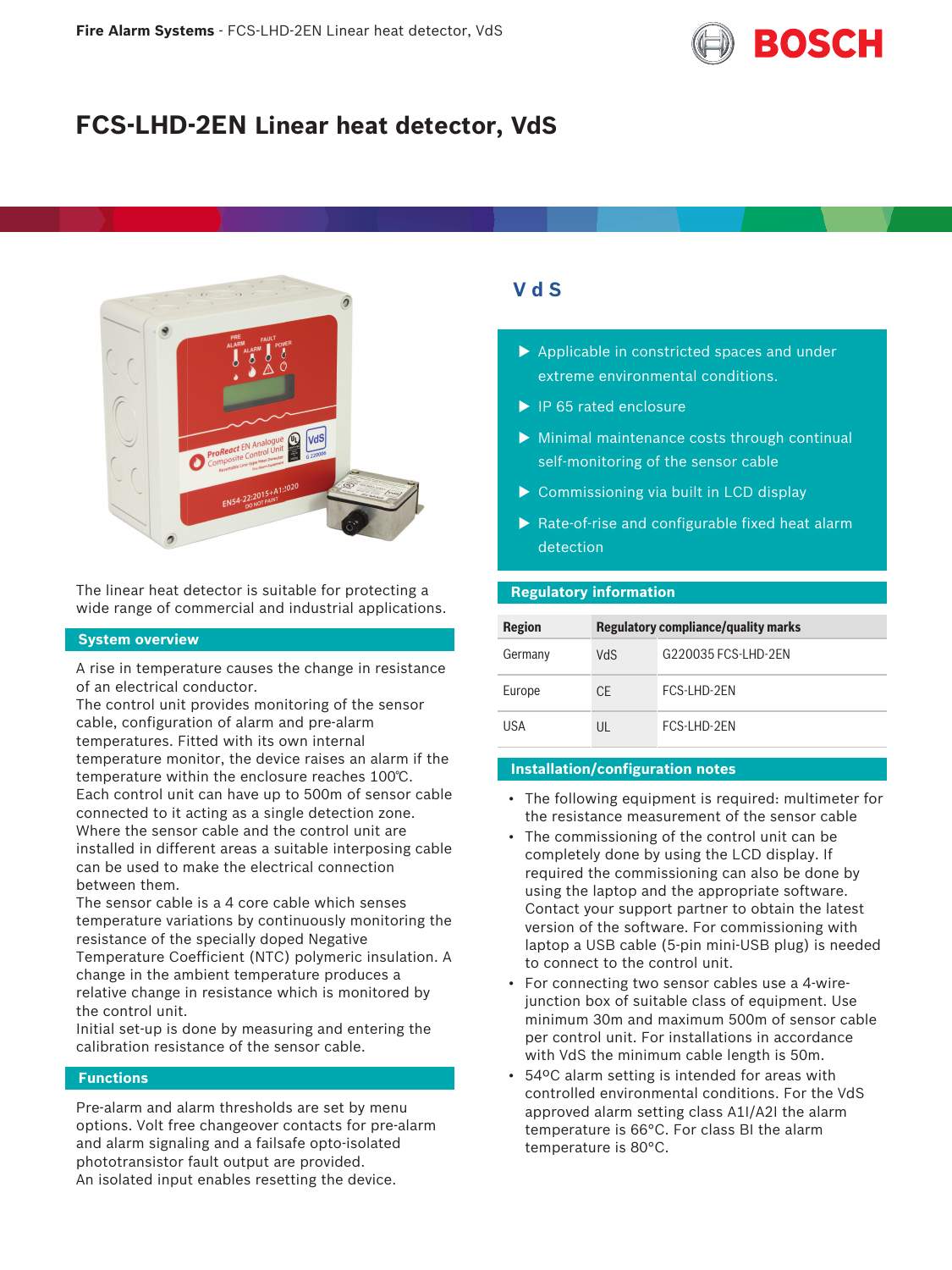#### **i Notice**

For connecting the device follow the instructions in the Wiring Guide (document number F.01U.378.911, F.01U.009.201).

| <b>Parts included</b>                     |                              |  |  |  |
|-------------------------------------------|------------------------------|--|--|--|
| Quantity                                  | <b>Component</b>             |  |  |  |
| 1                                         | Analogue control unit        |  |  |  |
| 1                                         | <b>End of line element</b>   |  |  |  |
| <b>Technical specifications</b>           |                              |  |  |  |
| Electrical                                |                              |  |  |  |
| Operating voltage (VDC)                   | 20 VDC - 30 VDC              |  |  |  |
| <b>Maximum current consumptions</b>       |                              |  |  |  |
| Quiescent state, without LCD<br>backlight | 31mA @ 20Vdc to 20mA @ 30Vdc |  |  |  |
| Alarm and no LCD backlight (mA)           | 61mA @ 20Vdc to 39mA @ 30Vdc |  |  |  |
| Alarm and LCD backlight (mA)              | 85mA @ 20Vdc to 59mA @ 30Vdc |  |  |  |
| <b>Outputs</b>                            |                              |  |  |  |
| Pre-alarm relay output                    | form C changeover contact    |  |  |  |

| τ το αιατιτι τοιαγυνιτριτ | <b>TOTTIL CORRESPOVER CONTRACT</b>                                     |
|---------------------------|------------------------------------------------------------------------|
| Maximum load, resistive   | 2 A 30 VDC / 0.25 A @ 250 VAC                                          |
| Alarm relay output        | Form C changeover contact                                              |
| Maximum load, resistive   | 2 A 30 VDC / 0.25 A @ 250 VAC                                          |
| Fault                     | Opto-isolated phototransistor output                                   |
| Maximum load              | Max. voltage 35 Vdc, Max. current<br>80mA, Max. power 150mW            |
| <b>Inputs</b>             |                                                                        |
| Reset                     | Isolated input for resetting module 5<br>to 28 VDC pulse for 3s        |
| Maximum zone length (m)   | 500                                                                    |
| Minimum zone length (m)   | 50 (installation according VdS)<br>30 (installation not according VdS) |
| <b>Mechanical</b>         |                                                                        |
| Material                  | Plastic                                                                |

Color Gray

| Weight (g)                                                                                   | 860g                              |
|----------------------------------------------------------------------------------------------|-----------------------------------|
| Dimension (H x W x D) (mm)                                                                   | 180 mm x 182 mm x 90 mm           |
| <b>Environmental</b>                                                                         |                                   |
| Operating temperature (°C)                                                                   | $-20^{\circ}$ C – 50 $^{\circ}$ C |
| Operating relative humidity, non-<br>condensing (%) (ambient<br>temperature - 20°C to +30°C) | $0\% - 95\%$                      |
| Operating relative humidity, non-<br>condensing (%) (ambient<br>temperature > 30°C)          | $0 - 75%$                         |
| IP rating                                                                                    | <b>IP65</b>                       |
| Environmental class (EN 50130-5)                                                             | $\mathsf{II}$                     |
| <b>Sensor cable PVC</b>                                                                      |                                   |
| Color                                                                                        | Red                               |
| Weight per 100 m (kg)                                                                        | 2.56 kg                           |
| Wire diameter (mm)                                                                           | 4.83 mm                           |
| Operating temperature (°C)                                                                   | $-40^{\circ}$ C - 125 °C          |
| Operating relative humidity, non-<br>condensing (%)                                          | $0\% - 99\%$                      |
| Sensor cable nylon                                                                           |                                   |
| Color                                                                                        | <b>Black</b>                      |
| Weight per 100 m (kg)                                                                        | 3.63 kg                           |
| Wire diameter (mm)                                                                           | 6 mm                              |
| Operating temperature (°C)                                                                   | $-40^{\circ}$ C - 125 °C          |
| Operating relative humidity, non-<br>condensing (%)                                          | $0\% - 99\%$                      |
| Environmental class (EN 50130-5)                                                             | $\mathsf{I}$                      |
| Sensor cable steel                                                                           |                                   |
| Color                                                                                        | Silver                            |
|                                                                                              |                                   |
| Weight per 100 m (kg)                                                                        | 3.93 kg                           |

Operating temperature ( $^{\circ}$ C)  $-40^{\circ}$ C – 125  $^{\circ}$ C